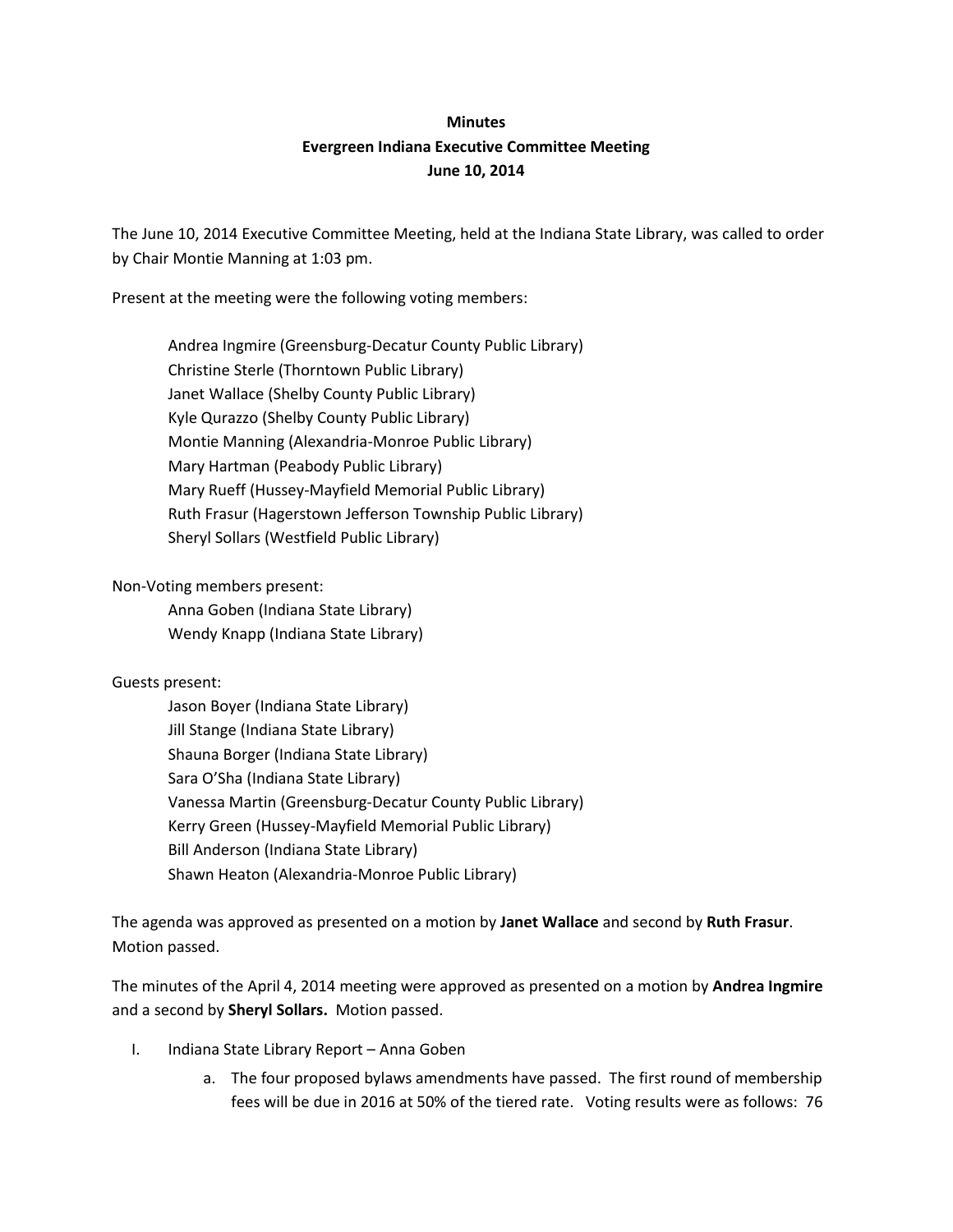approved, 7 against, 22 abstained. Abstentions were largely due to member libraries missing the deadline for voting. Montie Manning recommended editing future ballots to avoid confusion.

- b. Ongoing project updates
	- Payment project ISL is still collecting payments from  $1<sup>st</sup>$  quarter 2014.
	- Automation the Royal Center-Boone Twp Public Library automation project is 50% complete.
	- Annual meeting The 2014 meeting received positive reviews from attendees. We will renew the contract with the Wyndham West. Committee meetings will not be held during future Annual Meetings.
	- Danville Public Library migration went well. Teams from both ISL and the Plainfield Public Library were on hand to assist on the go-live day.
- c. Upcoming timelines
	- A simplified version of the KPAC should be available in July or August 2014.
	- Acquisitions the pilot will be relaunched this summer. ISL is still seeking a second pilot library.
- II. Committee Reports
	- Econtent Shawn Heaton reported that Attica Public Library has joined the eIndiana Digital Consortium. EI member libraries have received offers from two different language learning services: Mango Languages is offering a 10% discount for members; a larger discount may be made available if enough members join. Representatives from Pronunciator presented their product to the Econtent Committee. They are sending out demos and references to the EI membership. They propose waiving the annual maintenance fee and offer 10% discount; 20% for a group of 11 or more. Montie noted that he was impressed with the Pronunciator presentation and product.
	- Patron Services Vanessa Martin reported that the Patron Service Committee coordinated and offered several successful presentations during the EI Annual Conference. New members will be joining the PSC in July; Jennifer McKinley will become the new chair.
	- Cataloging Anna Goben reported that the Cataloging Committee will begin workshopping the Cataloging manual to add changes from the last few upgrades there will be a big push to update the manual this fall. The committee is also outlining cleanup projects in preparation for Authority Control work and identifying targets and projects that libraries can complete to help with preparation. The Spring Roundtable has been moved to mid-summer.
- III. Unfinished Business
	- a. Regional Roundtables Anna Goben shared a map of 5 regions, each consisting of 20- 25 member libraries. She is seeking centralized hosts and Executive Committee